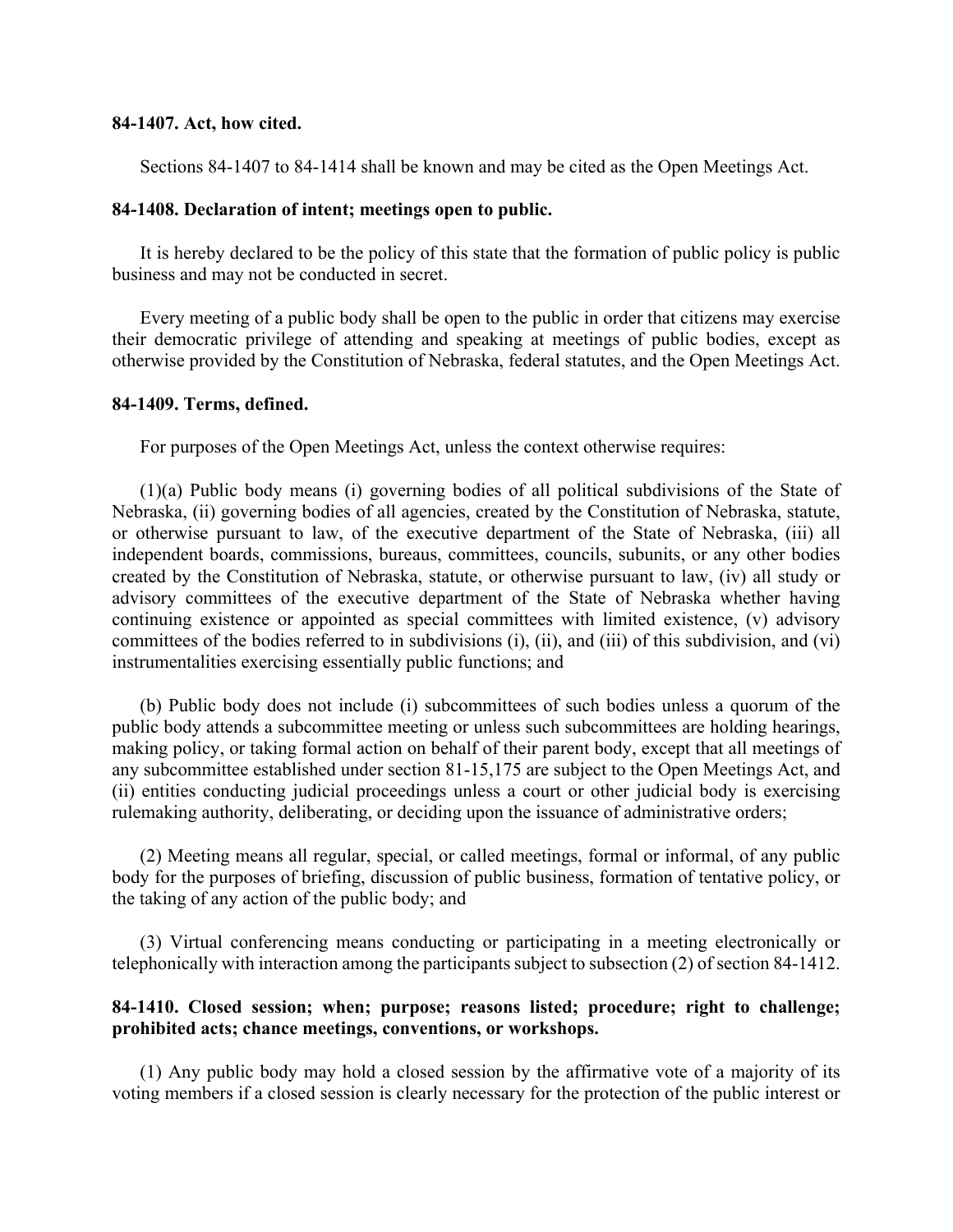for the prevention of needless injury to the reputation of an individual and if such individual has not requested a public meeting. The subject matter and the reason necessitating the closed session shall be identified in the motion to close. Closed sessions may be held for, but shall not be limited to, such reasons as:

(a) Strategy sessions with respect to collective bargaining, real estate purchases, pending litigation, or litigation which is imminent as evidenced by communication of a claim or threat of litigation to or by the public body;

(b) Discussion regarding deployment of security personnel or devices;

(c) Investigative proceedings regarding allegations of criminal misconduct;

(d) Evaluation of the job performance of a person when necessary to prevent needless injury to the reputation of a person and if such person has not requested a public meeting;

(e) For the Community Trust created under section 81-1801.02, discussion regarding the amounts to be paid to individuals who have suffered from a tragedy of violence or natural disaster; or

(f) For public hospitals, governing board peer review activities, professional review activities, review and discussion of medical staff investigations or disciplinary actions, and any strategy session concerning transactional negotiations with any referral source that is required by federal law to be conducted at arms length.

Nothing in this section shall permit a closed meeting for discussion of the appointment or election of a new member to any public body.

(2) The vote to hold a closed session shall be taken in open session. The entire motion, the vote of each member on the question of holding a closed session, and the time when the closed session commenced and concluded shall be recorded in the minutes. If the motion to close passes, then the presiding officer immediately prior to the closed session shall restate on the record the limitation of the subject matter of the closed session. The public body holding such a closed session shall restrict its consideration of matters during the closed portions to only those purposes set forth in the motion to close as the reason for the closed session. The meeting shall be reconvened in open session before any formal action may be taken. For purposes of this section, formal action shall mean a collective decision or a collective commitment or promise to make a decision on any question, motion, proposal, resolution, order, or ordinance or formation of a position or policy but shall not include negotiating guidance given by members of the public body to legal counsel or other negotiators in closed sessions authorized under subdivision (1)(a) of this section.

(3) Any member of any public body shall have the right to challenge the continuation of a closed session if the member determines that the session has exceeded the reason stated in the original motion to hold a closed session or if the member contends that the closed session is neither clearly necessary for (a) the protection of the public interest or (b) the prevention of needless injury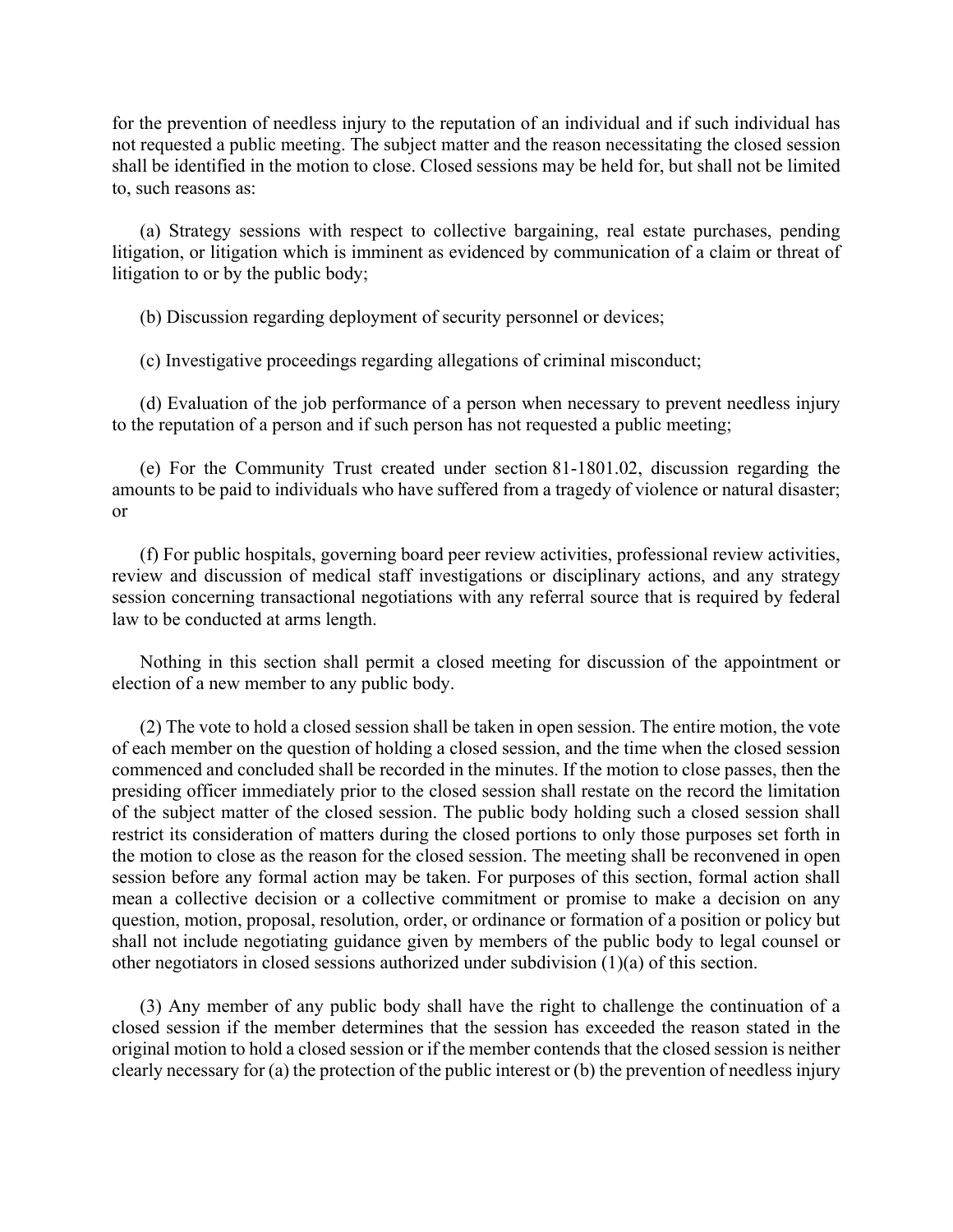to the reputation of an individual. Such challenge shall be overruled only by a majority vote of the members of the public body. Such challenge and its disposition shall be recorded in the minutes.

(4) Nothing in this section shall be construed to require that any meeting be closed to the public. No person or public body shall fail to invite a portion of its members to a meeting, and no public body shall designate itself a subcommittee of the whole body for the purpose of circumventing the Open Meetings Act. No closed session, informal meeting, chance meeting, social gathering, email, fax, or other electronic communication shall be used for the purpose of circumventing the requirements of the act.

(5) The act does not apply to chance meetings or to attendance at or travel to conventions or workshops of members of a public body at which there is no meeting of the body then intentionally convened, if there is no vote or other action taken regarding any matter over which the public body has supervision, control, jurisdiction, or advisory power.

# **84-1411. Meetings of public body; notice; method; contents; when available; right to modify; duties concerning notice; videoconferencing or telephone conferencing authorized; emergency meeting without notice; appearance before public body.**

(1)(a) Each public body shall give reasonable advance publicized notice of the time and place of each meeting as provided in this subsection. Such notice shall be transmitted to all members of the public body and to the public.

 $(b)(i)$  Except as provided in subdivision  $(1)(b)(ii)$  of this section, in the case of a public body described in subdivision (1)(a)(i) of section 84-1409 or such body's advisory committee, such notice shall be published in a newspaper of general circulation within the public body's jurisdiction and, if available, on such newspaper's web site.

(ii) In the case of the governing body of a city of the second class or village or such body's advisory committee, such notice shall be published by:

(A) Publication in a newspaper of general circulation within the public body's jurisdiction and, if available, on such newspaper's web site; or

(B) Posting written notice in three conspicuous public places in such city or village. Such notice shall be posted in the same three places for each meeting.

(iii) In the case of a public body not described in subdivision  $(1)(b)(i)$  or (ii) of this section, such notice shall be given by a method designated by the public body.

(c) In addition to a method of notice required by subdivision  $(1)(b)(i)$  or (ii) of this section, such notice may also be provided by any other appropriate method designated by such public body or such advisory committee.

(d) Each public body shall record the methods and dates of such notice in its minutes.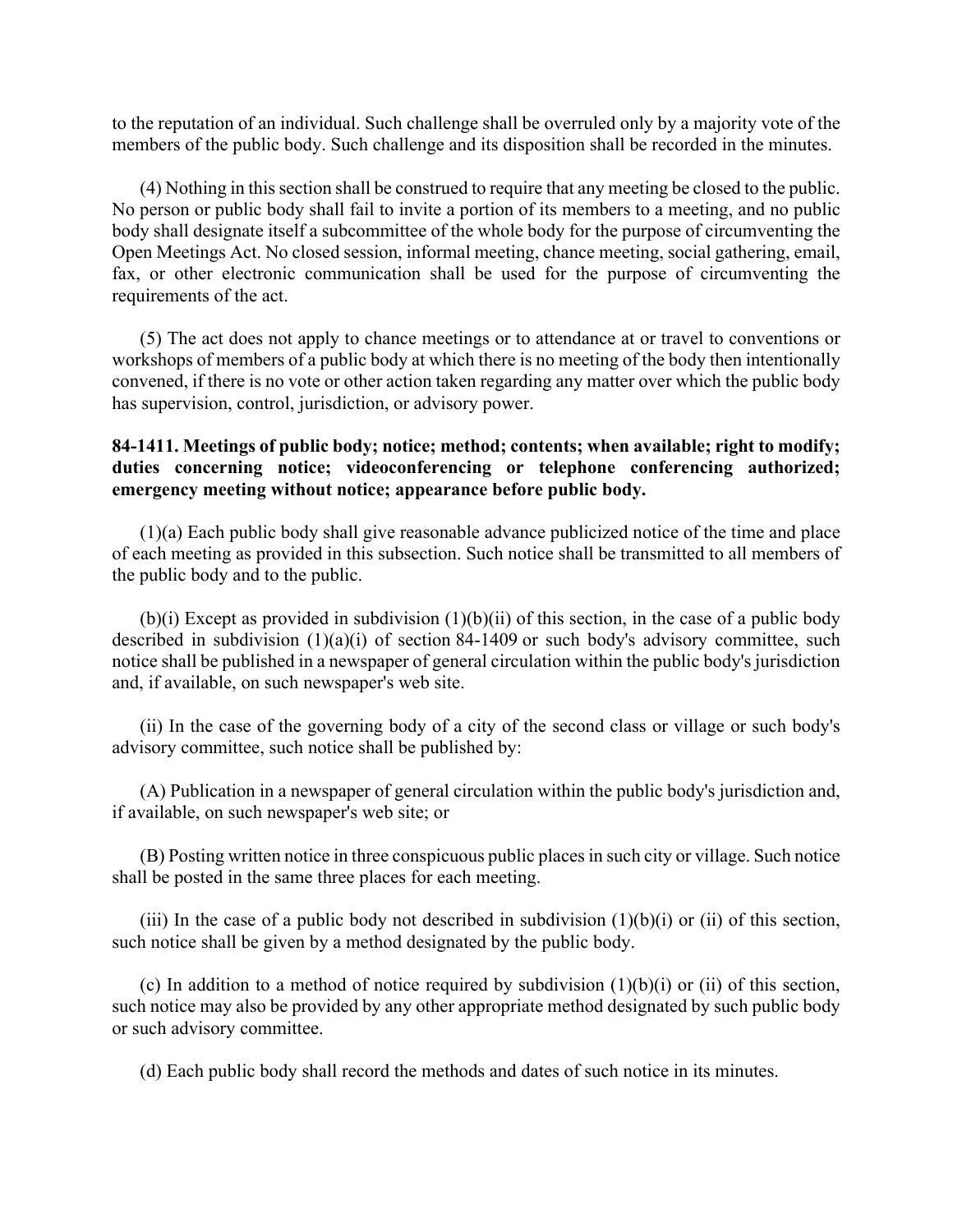(e) Such notice shall contain an agenda of subjects known at the time of the publicized notice or a statement that the agenda, which shall be kept continually current, shall be readily available for public inspection at the principal office of the public body during normal business hours. Agenda items shall be sufficiently descriptive to give the public reasonable notice of the matters to be considered at the meeting. Except for items of an emergency nature, the agenda shall not be altered later than (i) twenty-four hours before the scheduled commencement of the meeting or (ii) forty-eight hours before the scheduled commencement of a meeting of a city council or village board scheduled outside the corporate limits of the municipality. The public body shall have the right to modify the agenda to include items of an emergency nature only at such public meeting.

(2)(a) The following entities may hold a meeting by means of virtual conferencing if the requirements of subdivision (2)(b) of this section are met:

(i) A state agency, state board, state commission, state council, or state committee, or an advisory committee of any such state entity;

(ii) An organization, including the governing body, created under the Interlocal Cooperation Act, the Joint Public Agency Act, or the Municipal Cooperative Financing Act;

(iii) The governing body of a public power district having a chartered territory of more than one county in this state;

(iv) The governing body of a public power and irrigation district having a chartered territory of more than one county in this state;

(v) An educational service unit;

(vi) The Educational Service Unit Coordinating Council;

(vii) An organization, including the governing body, of a risk management pool or its advisory committees organized in accordance with the Intergovernmental Risk Management Act;

(viii) A community college board of governors;

(ix) The Nebraska Brand Committee;

(x) A local public health department;

(xi) A metropolitan utilities district;

(xii) A regional metropolitan transit authority;

(xiii) A natural resources district; and

(xiv) The Judicial Resources Commission.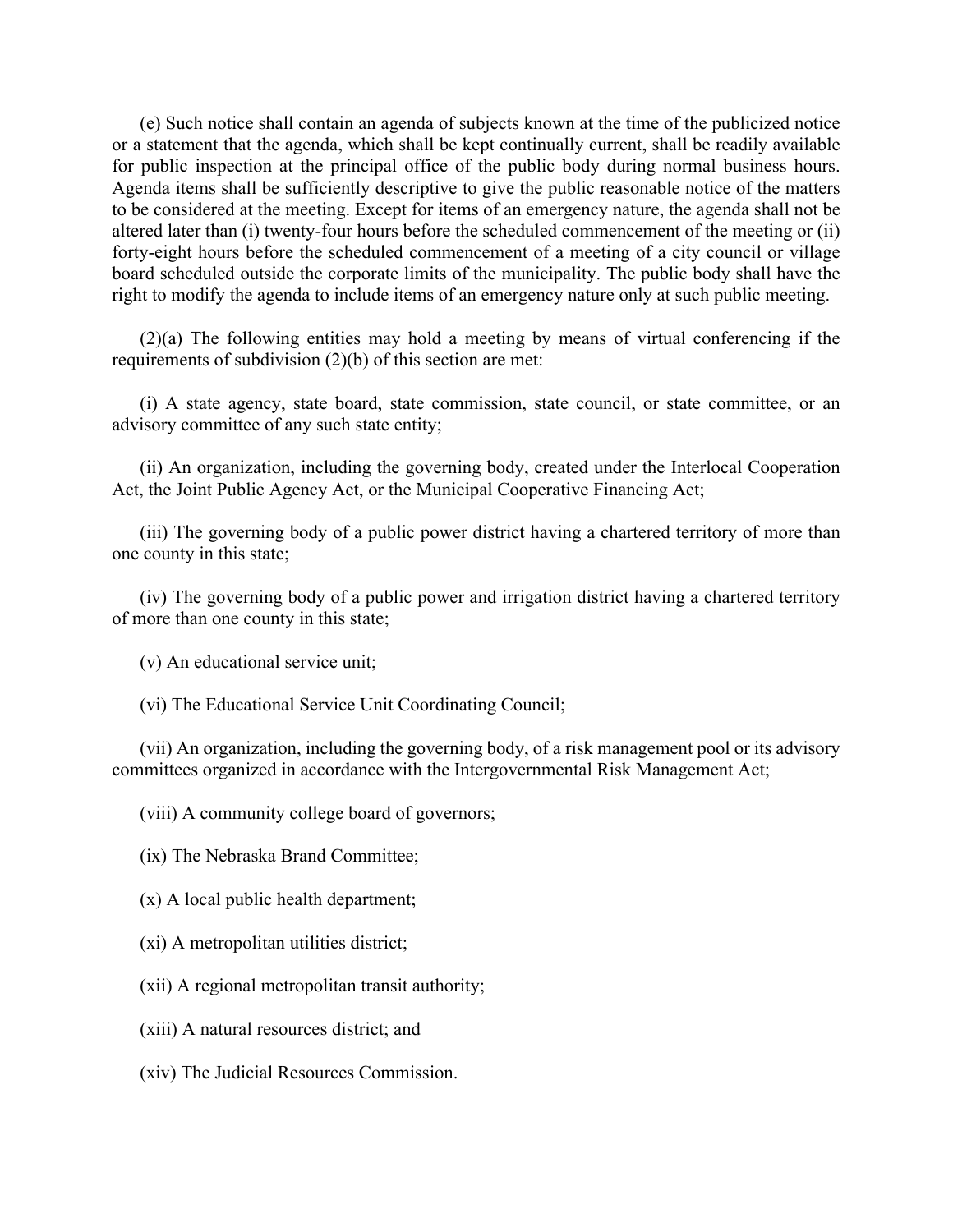(b) The requirements for holding a meeting by means of virtual conferencing are as follows:

(i) Reasonable advance publicized notice is given as provided in subsection (1) of this section, including providing access to a dial-in number or link to the virtual conference;

(ii) In addition to the public's right to participate by virtual conferencing, reasonable arrangements are made to accommodate the public's right to attend at a physical site and participate as provided in section 84-1412, including reasonable seating, in at least one designated site in a building open to the public and identified in the notice, with: At least one member of the entity holding such meeting, or his or her designee, present at each site; a recording of the hearing by audio or visual recording devices; and a reasonable opportunity for input, such as public comment or questions, is provided to at least the same extent as would be provided if virtual conferencing was not used;

(iii) At least one copy of all documents being considered at the meeting is available at any physical site open to the public where individuals may attend the virtual conference. The public body shall also provide links to an electronic copy of the agenda, all documents being considered at the meeting, and the current version of the Open Meetings Act; and

(iv) Except as otherwise provided in this subdivision or subsection (4) of section 79-2204, no more than one-half of the meetings of the state entities, advisory committees, boards, councils, organizations, or governing bodies are held by virtual conferencing in a calendar year. In the case of an organization created under the Interlocal Cooperation Act that sells electricity or natural gas at wholesale on a multistate basis or an organization created under the Municipal Cooperative Financing Act, the organization may hold more than one-half of its meetings by virtual conferencing if such organization holds at least one meeting each calendar year that is not by virtual conferencing. The governing body of a risk management pool that meets at least quarterly and the advisory committees of the governing body may each hold more than one-half of its meetings by virtual conferencing if the governing body's quarterly meetings are not held by virtual conferencing.

(3) Virtual conferencing, emails, faxes, or other electronic communication shall not be used to circumvent any of the public government purposes established in the Open Meetings Act.

(4) The secretary or other designee of each public body shall maintain a list of the news media requesting notification of meetings and shall make reasonable efforts to provide advance notification to them of the time and place of each meeting and the subjects to be discussed at that meeting.

(5) When it is necessary to hold an emergency meeting without reasonable advance public notice, the nature of the emergency shall be stated in the minutes and any formal action taken in such meeting shall pertain only to the emergency. Such emergency meetings may be held by virtual conferencing. The provisions of subsection (4) of this section shall be complied with in conducting emergency meetings. Complete minutes of such emergency meetings specifying the nature of the emergency and any formal action taken at the meeting shall be made available to the public by no later than the end of the next regular business day.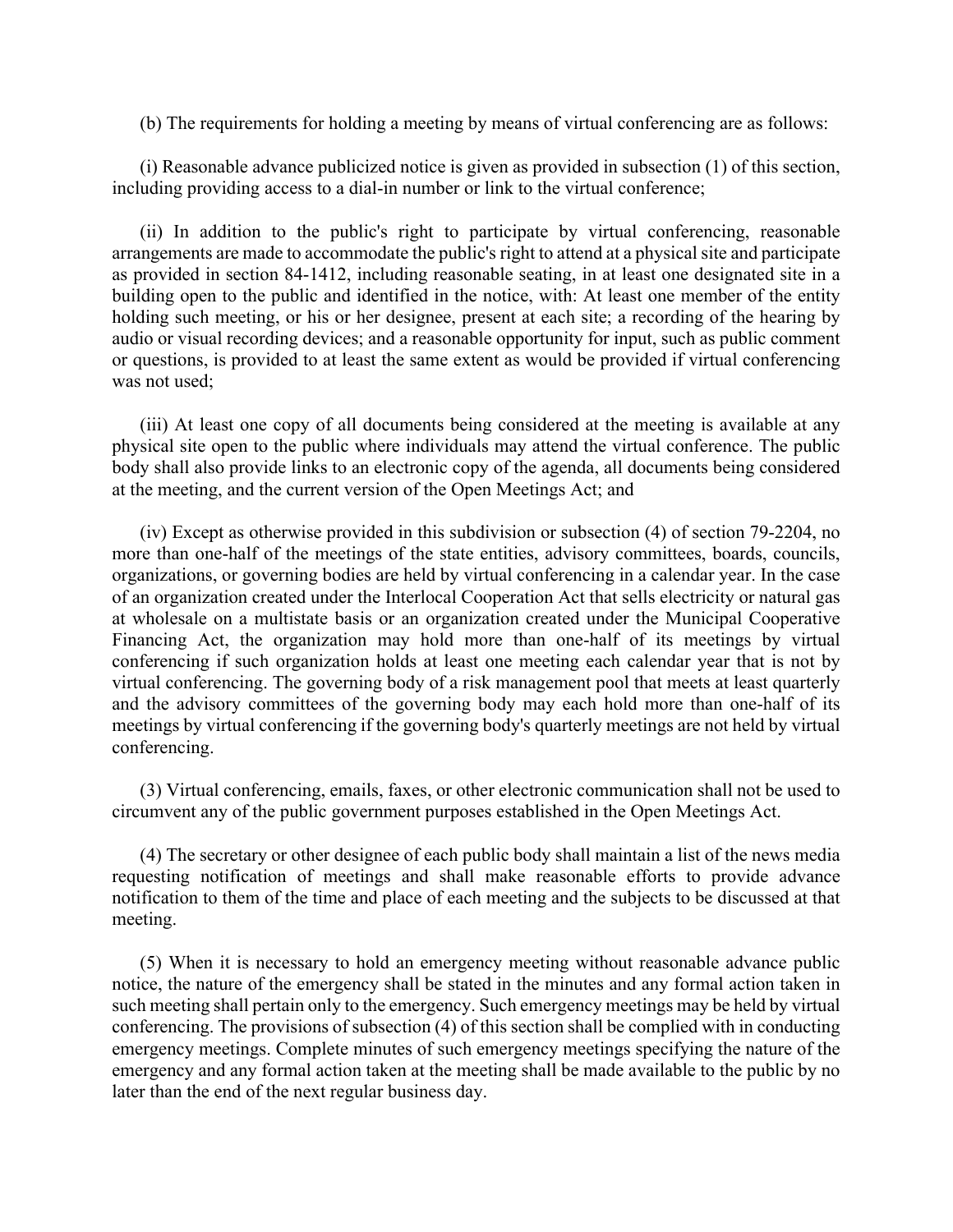(6) A public body may allow a member of the public or any other witness to appear before the public body by means of virtual conferencing.

(7)(a) Notwithstanding subsections (2) and (5) of this section, if an emergency is declared by the Governor pursuant to the Emergency Management Act as defined in section 81-829.39, a public body the territorial jurisdiction of which is included in the emergency declaration, in whole or in part, may hold a meeting by virtual conferencing during such emergency if the public body gives reasonable advance publicized notice as described in subsection (1) of this section. The notice shall include information regarding access for the public and news media. In addition to any formal action taken pertaining to the emergency, the public body may hold such meeting for the purpose of briefing, discussion of public business, formation of tentative policy, or the taking of any action by the public body.

(b) The public body shall provide access by providing a dial-in number or a link to the virtual conference. The public body shall also provide links to an electronic copy of the agenda, all documents being considered at the meeting, and the current version of the Open Meetings Act. Reasonable arrangements shall be made to accommodate the public's right to hear and speak at the meeting and record the meeting. Subsection (4) of this section shall be complied with in conducting such meetings.

(c) The nature of the emergency shall be stated in the minutes. Complete minutes of such meeting specifying the nature of the emergency and any formal action taken at the meeting shall be made available for inspection as provided in subsections (5) and (6) of section 84-1413.

### **84-1412. Meetings of public body; rights of public; public body; powers and duties.**

(1) Subject to the Open Meetings Act, the public has the right to attend and the right to speak at meetings of public bodies, and all or any part of a meeting of a public body, except for closed sessions called pursuant to section 84-1410, may be videotaped, televised, photographed, broadcast, or recorded by any person in attendance by means of a tape recorder, a camera, video equipment, or any other means of pictorial or sonic reproduction or in writing.

(2) It shall not be a violation of subsection (1) of this section for any public body to make and enforce reasonable rules and regulations regarding the conduct of persons attending, speaking at, videotaping, televising, photographing, broadcasting, or recording its meetings, including meetings held by virtual conferencing. A body may not be required to allow citizens to speak at each meeting, but it may not forbid public participation at all meetings.

(3) No public body shall require members of the public to identify themselves as a condition for admission to the meeting nor shall such body require that the name of any member of the public be placed on the agenda prior to such meeting in order to speak about items on the agenda. The body shall require any member of the public desiring to address the body to identify himself or herself, including an address and the name of any organization represented by such person unless the address requirement is waived to protect the security of the individual.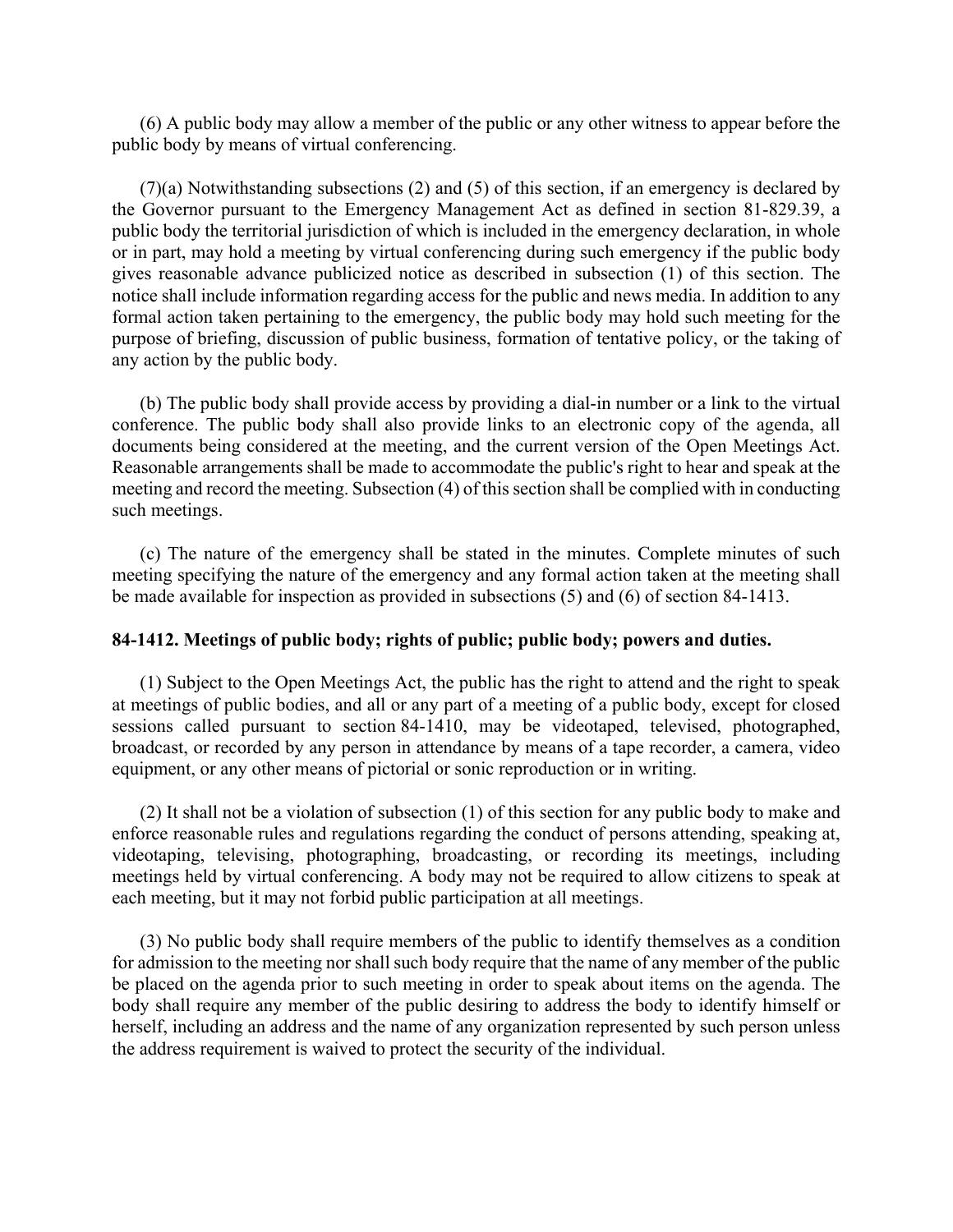(4) No public body shall, for the purpose of circumventing the Open Meetings Act, hold a meeting in a place known by the body to be too small to accommodate the anticipated audience.

(5) No public body shall be deemed in violation of this section if it holds its meeting in its traditional meeting place which is located in this state.

(6) No public body shall be deemed in violation of this section if it holds a meeting outside of this state if, but only if:

(a) A member entity of the public body is located outside of this state and the meeting is in that member's jurisdiction;

(b) All out-of-state locations identified in the notice are located within public buildings used by members of the entity or at a place which will accommodate the anticipated audience;

(c) Reasonable arrangements are made to accommodate the public's right to attend, hear, and speak at the meeting, including making virtual conferencing available at an instate location to members, the public, or the press, if requested twenty-four hours in advance;

(d) No more than twenty-five percent of the public body's meetings in a calendar year are held out-of-state;

(e) Out-of-state meetings are not used to circumvent any of the public government purposes established in the Open Meetings Act; and

(f) The public body publishes notice of the out-of-state meeting at least twenty-one days before the date of the meeting in a legal newspaper of statewide circulation.

(7) Each public body shall, upon request, make a reasonable effort to accommodate the public's right to hear the discussion and testimony presented at a meeting.

(8) Public bodies shall make available at the meeting or the instate location for virtual conferencing as required by subdivision  $(6)(c)$  of this section, for examination and copying by members of the public, at least one copy of all reproducible written material to be discussed at an open meeting, either in paper or electronic form. Public bodies shall make available at least one current copy of the Open Meetings Act posted in the meeting room at a location accessible to members of the public. At the beginning of the meeting, the public shall be informed about the location of the posted information.

#### **84-1413. Meetings; minutes; roll call vote; secret ballot; when.**

(1) Each public body shall keep minutes of all meetings showing the time, place, members present and absent, and the substance of all matters discussed.

(2) Any action taken on any question or motion duly moved and seconded shall be by roll call vote of the public body in open session, and the record shall state how each member voted or if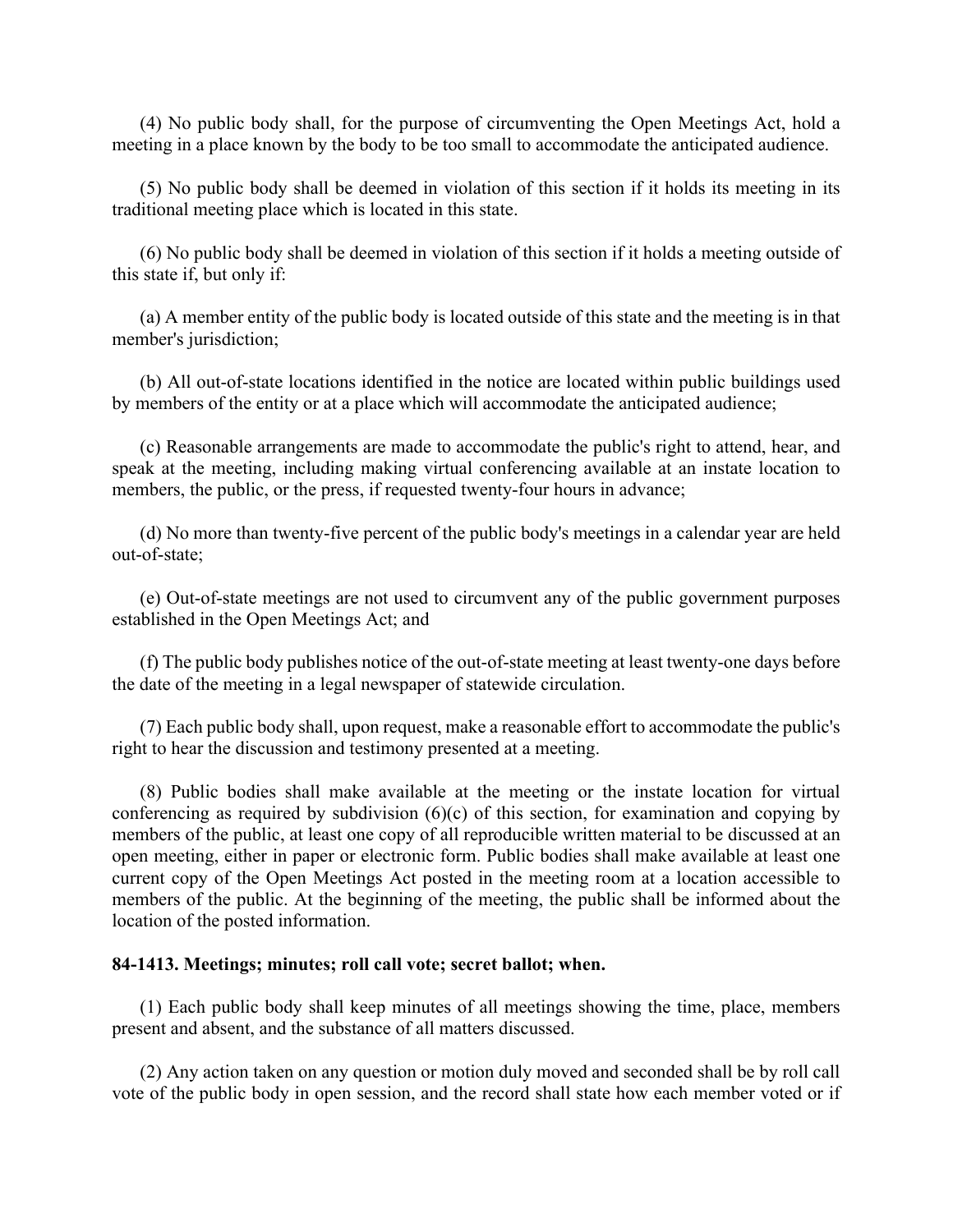the member was absent or not voting. The requirements of a roll call or viva voce vote shall be satisfied by a public body which utilizes an electronic voting device which allows the yeas and nays of each member of such public body to be readily seen by the public.

(3) The vote to elect leadership within a public body may be taken by secret ballot, but the total number of votes for each candidate shall be recorded in the minutes.

(4) The minutes of all meetings and evidence and documentation received or disclosed in open session shall be public records and open to public inspection during normal business hours.

(5) Minutes shall be written, except as provided in subsection (6) of this section, and available for inspection within ten working days or prior to the next convened meeting, whichever occurs earlier, except that cities of the second class and villages may have an additional ten working days if the employee responsible for writing the minutes is absent due to a serious illness or emergency.

(6) Minutes of the meetings of the board of a school district or educational service unit may be kept as an electronic record.

(7) Beginning July 31, 2022, the governing body of a natural resources district, the city council of a city of the metropolitan class, the city council of a city of the primary class, the city council of a city of the first class, the county board of a county with a population greater than twenty-five thousand inhabitants, and the school board of a school district shall make available on such entity's public web site the agenda and minutes of any meeting of the governing body. The agenda shall be placed on the web site at least twenty-four hours before the meeting of the governing body. Minutes shall be placed on the web site at such time as the minutes are available for inspection as provided in subsection (5) of this section. This information shall be available on the public web site for at least six months.

## **84-1414. Unlawful action by public body; declared void or voidable by district court; when; duty to enforce open meeting laws; citizen's suit; procedure; violations; penalties.**

(1) Any motion, resolution, rule, regulation, ordinance, or formal action of a public body made or taken in violation of the Open Meetings Act shall be declared void by the district court if the suit is commenced within one hundred twenty days of the meeting of the public body at which the alleged violation occurred. Any motion, resolution, rule, regulation, ordinance, or formal action of a public body made or taken in substantial violation of the Open Meetings Act shall be voidable by the district court if the suit is commenced more than one hundred twenty days after but within one year of the meeting of the public body in which the alleged violation occurred. A suit to void any final action shall be commenced within one year of the action.

(2) The Attorney General and the county attorney of the county in which the public body ordinarily meets shall enforce the Open Meetings Act.

(3) Any citizen of this state may commence a suit in the district court of the county in which the public body ordinarily meets or in which the plaintiff resides for the purpose of requiring compliance with or preventing violations of the Open Meetings Act, for the purpose of declaring